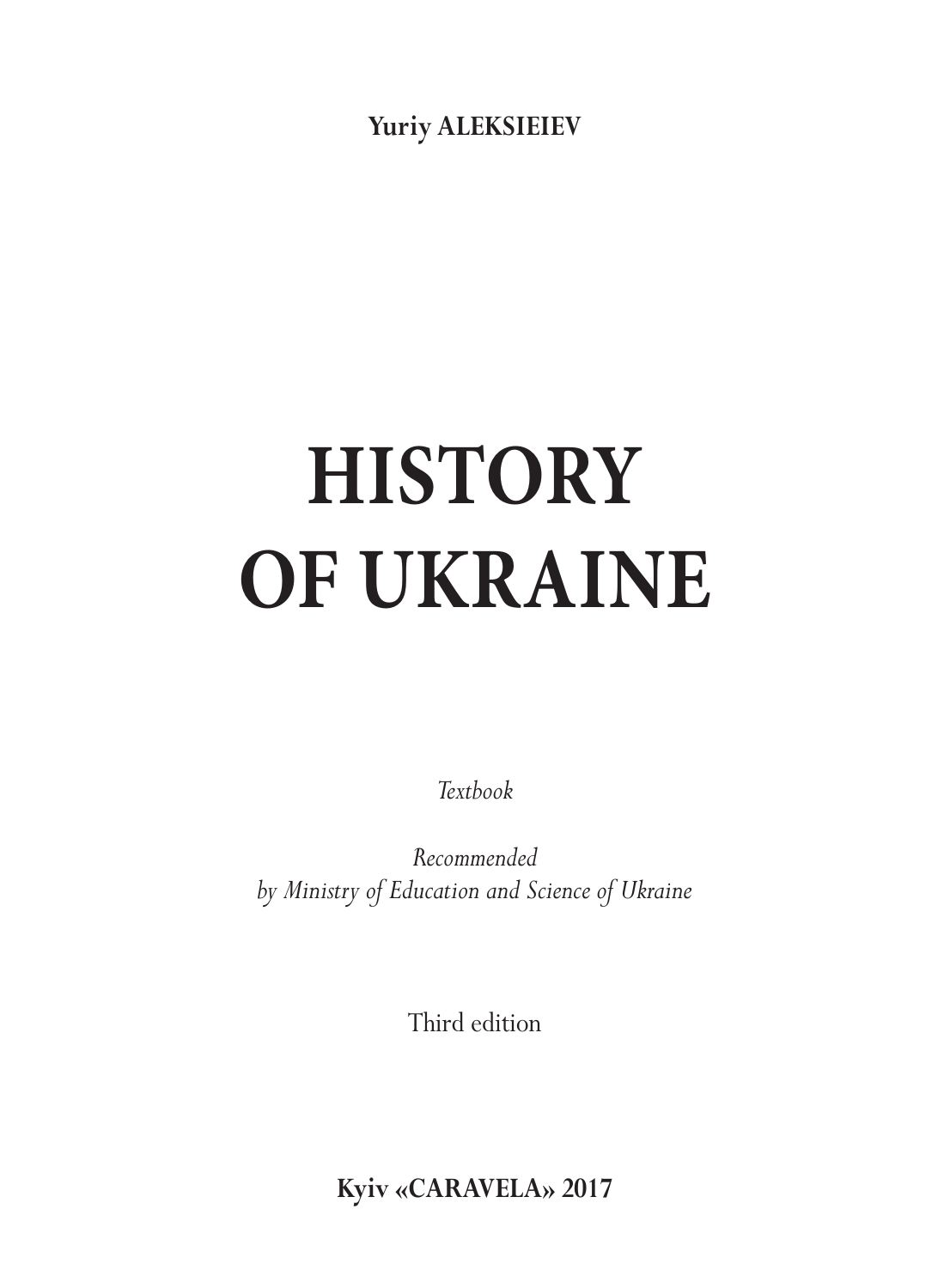**УДК 94(477)(075.4) ББК 63.3(4УКР)я73 A47**

*Recommended by Ministry of Education and Science of Ukraine (letter No 14/18.2-223 from 13.10.2005)*

#### *Reviewers:*

Prof. **V.Naulko,** Ph. D. in History, Corresponding Member of the Academy of Sciences of Ukraine. Prof. **I.Vynokur,** Ph. D. in History, Academician of the Academy of Sciences of the Higher School of Ukraine.

#### **Yuriy Aleksieiev A47 History of Ukraine**. Third edition. – Kyiv: Caravela, 2017. – 216 p.

#### **ISBN 978-966-8019-73-3**

Ця книга – спроба висвітлити політичні, соціально-економічні й культурні процеси в Україні в хронологічному порядку від стародавніх часів до сучасності. Посібник висуває на перший план головні віхи історії українського народу та ключові події його розвитку.

Посібник призначений для студентів вищих навчальних закладів та всіх, хто цікавиться історією України.

This book is an attempt to highlight socio-political, socio-economic and cultural processes in Ukraine in chronological order from ancient times till the present. The textbook aims at highlighting the main landmarks in the history of the Ukrainian nation as well as crucial events in its evolution.

This textbook is aimed at the students of higher educational establishments as well as everybody who is interested in the history of Ukraine.

#### **УДК 94(477)(075.4) ББК 63.3(4УКР)я73**

© Yuriy Aleksieiev, 2017

**ISBN 978- 966-8019-73-3** © "Caravela", design, 2017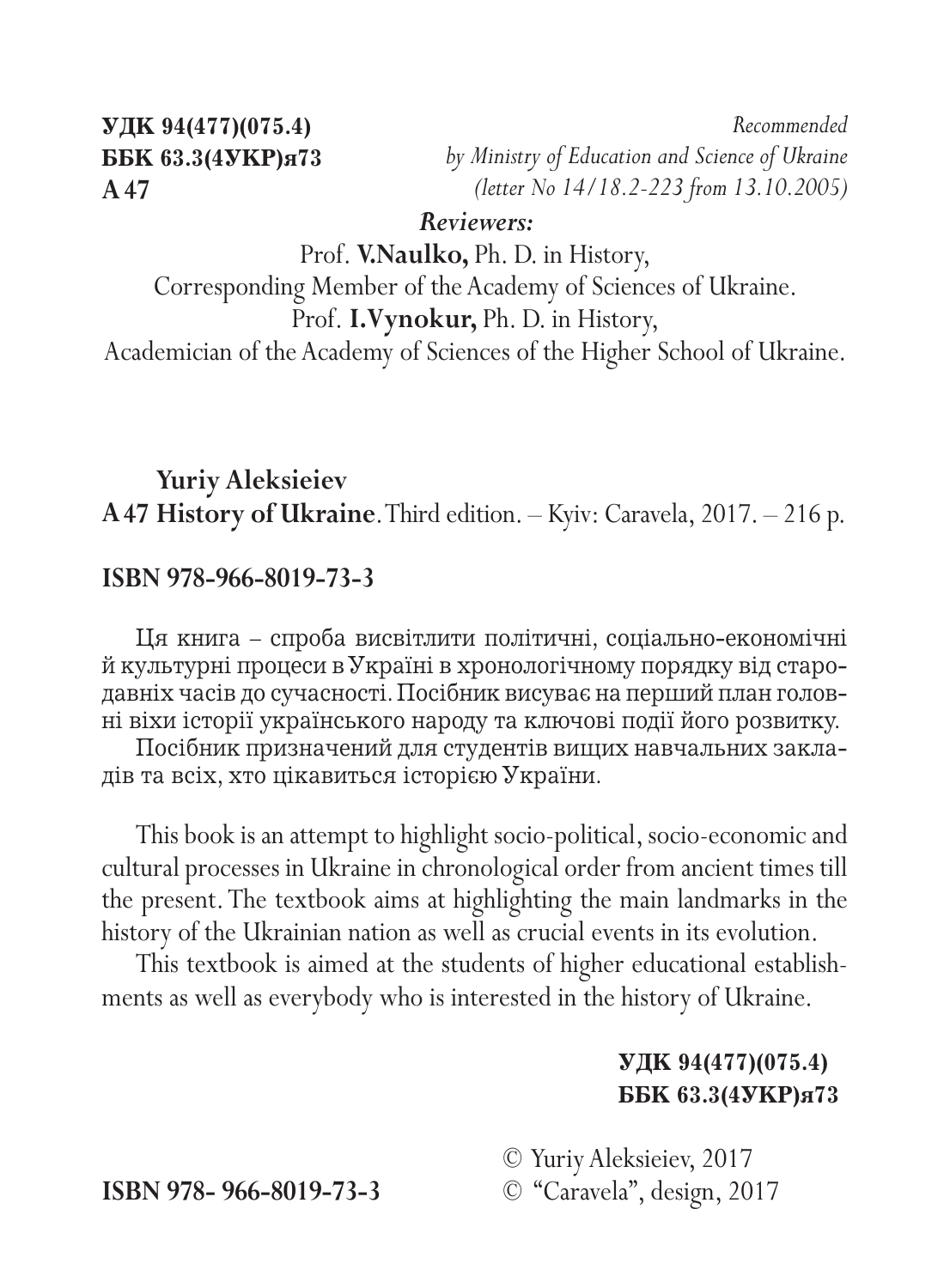## **CONTENTS**

| The political fragmentation of Rus.                                        |
|----------------------------------------------------------------------------|
|                                                                            |
| Ukrainian lands in the $14th - mid-16th$ centuries 21                      |
| Ukrainian lands in the second half of the $16th$ century.                  |
|                                                                            |
| The rise of the Ukrainian Cossacks.                                        |
|                                                                            |
| The liberation movement in Ukraine in the $16th$ –                         |
|                                                                            |
| Ukrainian culture in the $16th -$ the first half of the $17th$ centuries36 |
| The national liberation war of the Ukrainian people 39                     |
| The rise of Ukrainian statehood in the liberation struggle  44             |
| "The Ruin". Ukraine in the second half of the $17th$ century 48            |
| Ukraine in the period of Ivan Mazepa's Hetmanate56                         |
|                                                                            |
| The liberation struggle in Ukraine                                         |
|                                                                            |
| The transition of the Nothern Black Sea region and                         |
|                                                                            |
|                                                                            |
| Socio-economic development of Ukraine                                      |
|                                                                            |
|                                                                            |
| The national – liberation movement (the first half of $19th$ c.)78         |
|                                                                            |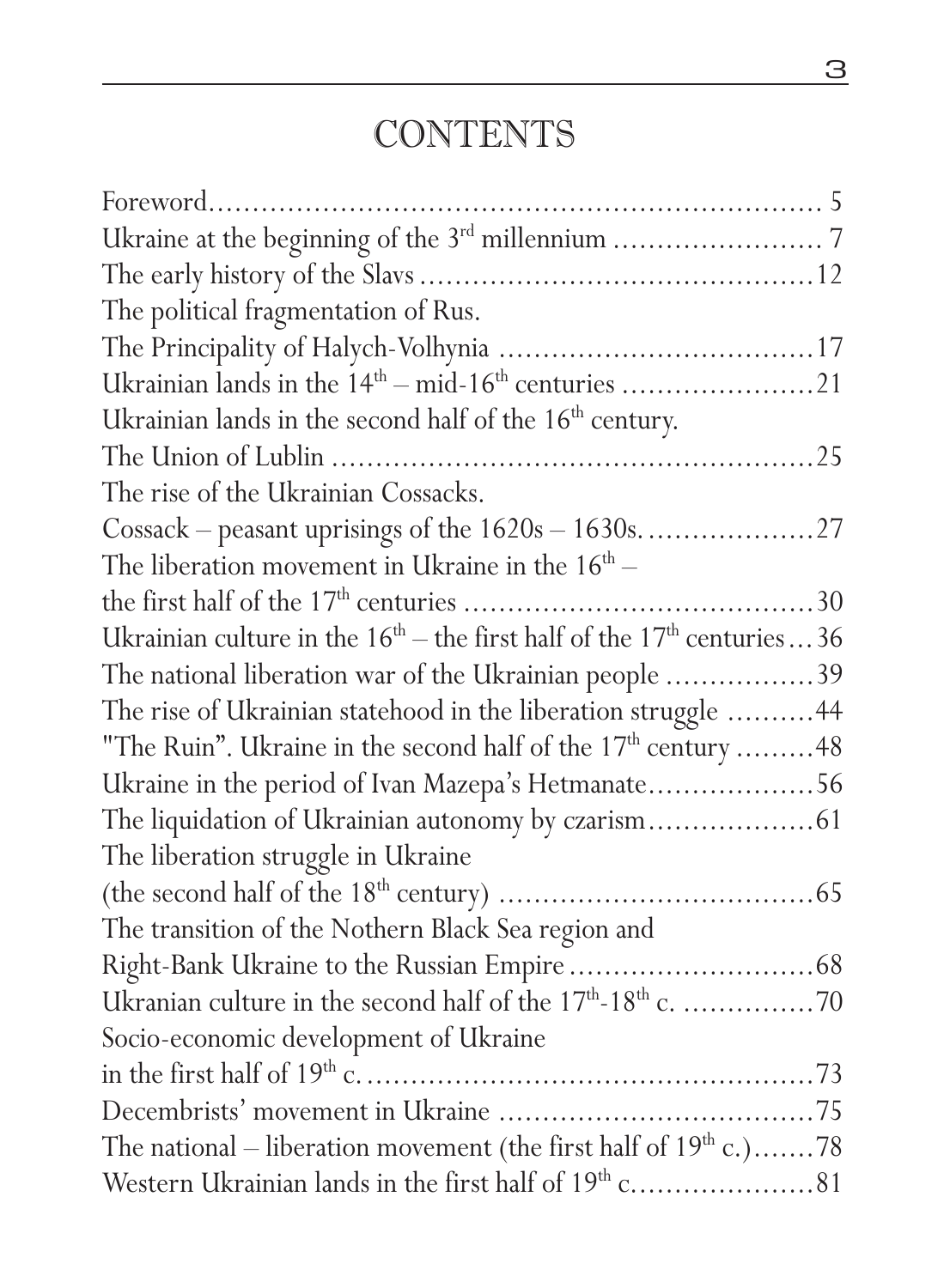| The Ukrainian national liberation movement in 1860-90s 94           |  |
|---------------------------------------------------------------------|--|
|                                                                     |  |
| The socio-political and national movement in Ukraine                |  |
|                                                                     |  |
| Social, political and economic development of Ukraine               |  |
|                                                                     |  |
|                                                                     |  |
|                                                                     |  |
| Struggle for power in Ukraine (1917-1918) 117                       |  |
| National liberation movement in Western Ukraine 130                 |  |
| The Ukrainian SSR at the time of the New Economic Policy  132       |  |
| Cultural development in Ukraine in the 1920s 134                    |  |
| Industrialization of Ukraine in the 1930s 137                       |  |
| Collectivization of agriculture in Ukraine 139                      |  |
|                                                                     |  |
| The aggravation of totalitarian regime in Ukraine in the 1930s  145 |  |
|                                                                     |  |
| Ukraine in the years of World War 2 (1939-1945) 149                 |  |
| The Ukrainian Soviet Socialist Republic                             |  |
|                                                                     |  |
| An attempt at implementing a new policy                             |  |
|                                                                     |  |
| Ukraine under conditions of the system deepening crisis in the      |  |
|                                                                     |  |
| Building an independent Ukrainian state  168                        |  |
|                                                                     |  |
|                                                                     |  |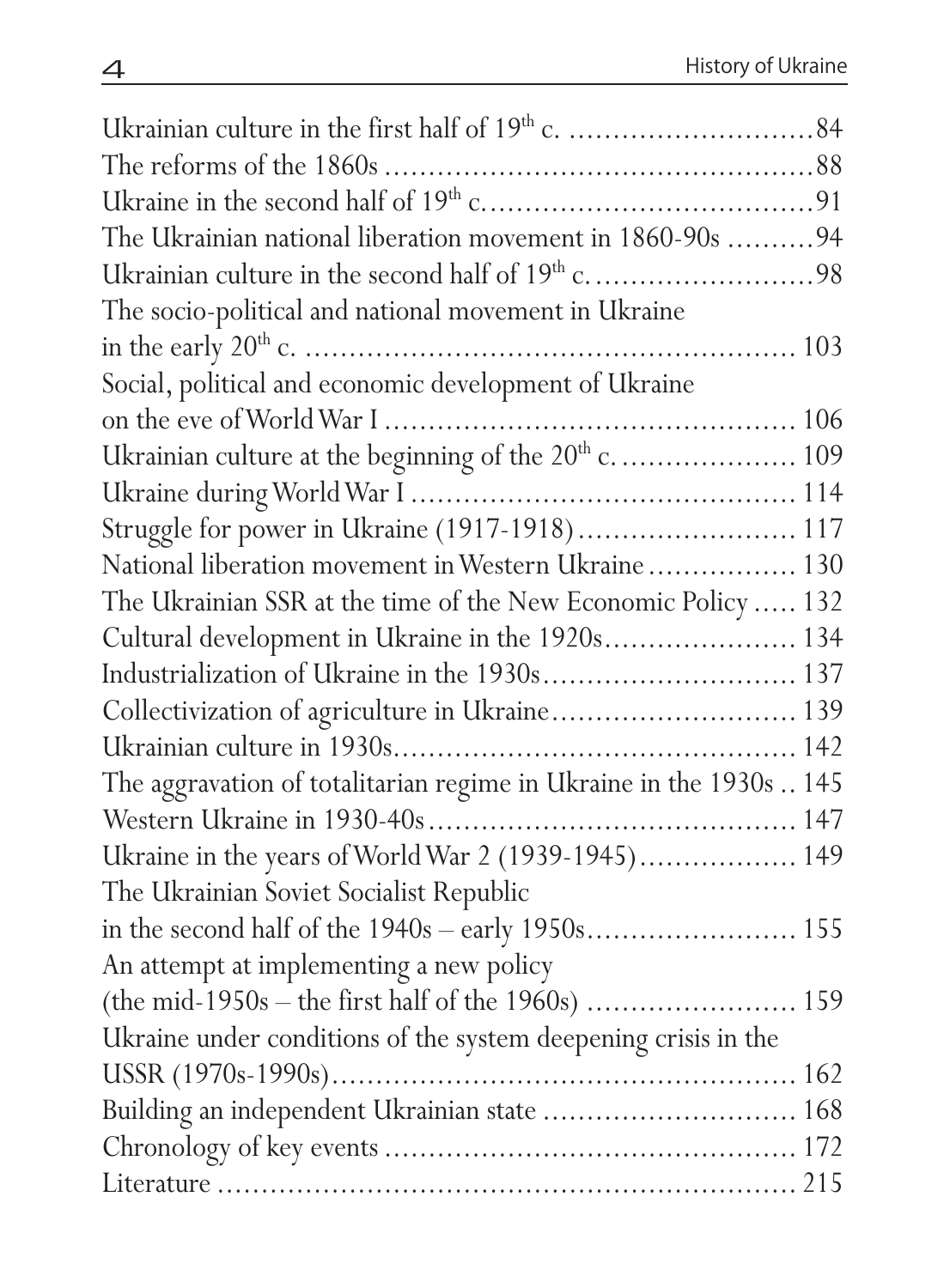### foreword

The Ukrainian nation, one of the largest among Slavic nations, gained its independence at the end of the  $20<sup>th</sup>$  century. At the beginning of the 3<sup>rd</sup> millennium it showed the world its will and aspiration to develop democratically.

Over the years of Ukraine's independence Ukrainian historians have advanced in researching Ukrainian history on the basis of new sources and historiography. It has been promoted by the rejection of former ideological postulates. Now that worldwide interest in Ukraine has significantly grown, historians strive to define the role and position of Ukraine in European and world history as well as the impact of civilization processes in the neighbouring states and the whole world on Ukrainian history.

Of special importance for the history of Ukraine was its struggle for independent development. A significant role was also played by the empires which once incorporated Ukrainian lands. It is our hope that modern historians will be able to define everything that matters in the history of the Ukrainian nation irrespective of time-serving considerations.

The book does not aspire to be a comprehensive survey of Ukrainian history. This textbook is aimed at the students of higher educational establishments of Ukraine. It can also be used by foreign students enrolled in Ukrainian higher educational establishments both on a full time and off-campus (distant) basis. The publication may also be useful for the Ukrainian diaspora as well as everybody who is interested in the history of Ukraine.

We hope that *History of Ukraine* will help to understand the periods in the evolution of Ukraine, a long-lasting struggle of its people for independence, such a unique phenomenon as the Ukrainian Cossacks,